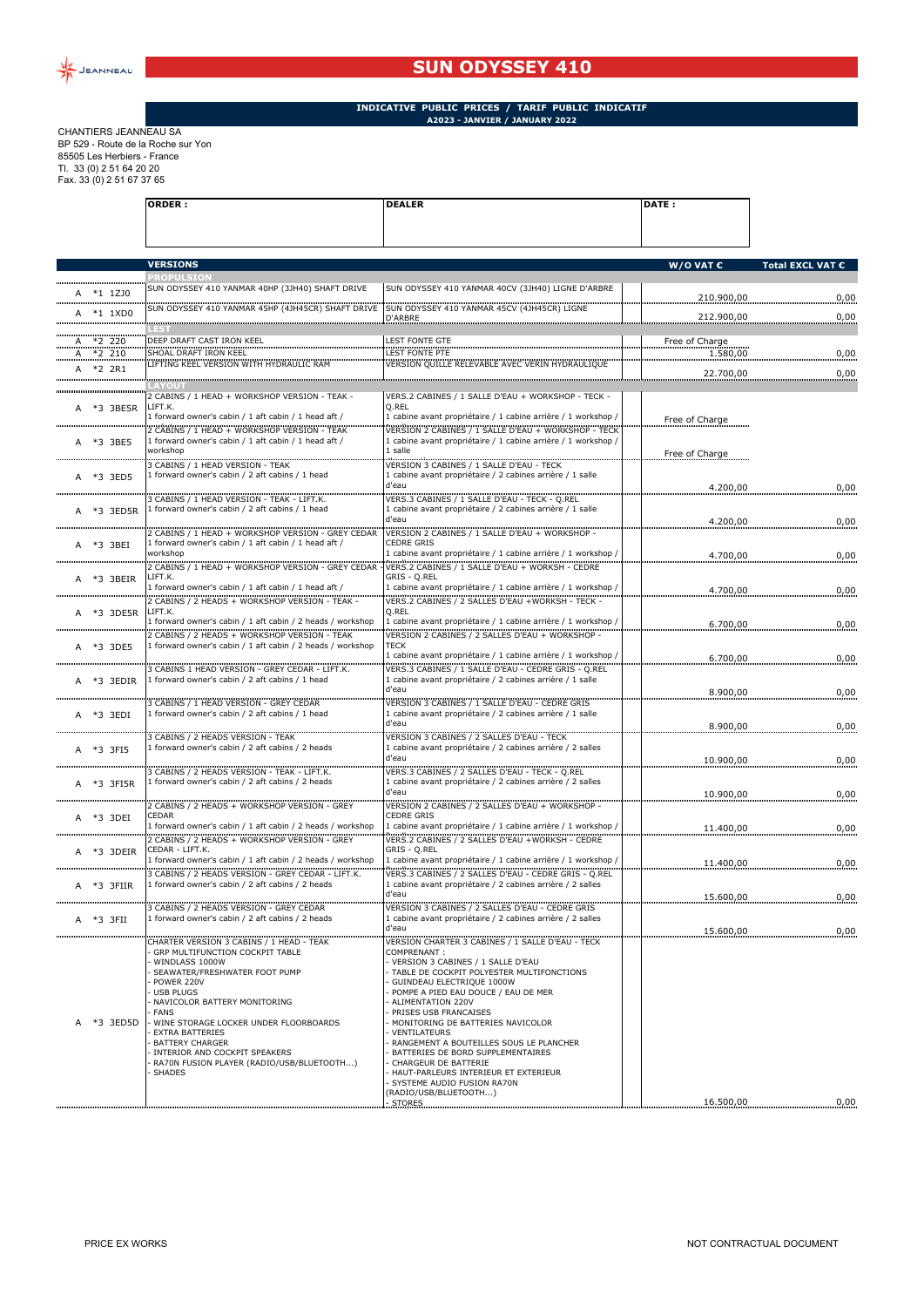| *3 3EDID                                                                                             | CHARTER VERSION 3 CABINS / 1 HEAD - GREY CEDAR<br>INCLUDES:<br>3 CABINS / 1 HEAD VERSION<br>GRP MULTIFUNCTION COCKPIT TABLE<br>WINDLASS 1000W<br>SEAWATER/FRESHWATER FOOT PUMP<br>POWER 220V<br><b>USB PLUGS</b><br>NAVICOLOR BATTERY MONITORING<br><b>FANS</b><br>WINE STORAGE LOCKER UNDER FLOORBOARDS<br><b>EXTRA BATTERIES</b><br><b>BATTERY CHARGER</b><br>INTERIOR AND COCKPIT SPEAKERS<br>RA70N FUSION PLAYER (RADIO/USB/BLUETOOTH)<br><b>SHADES</b>                                                                                                                                                                                                                                                                     | VERSION CHARTER 3 CABINES / 1 SALLE D'EAU - CEDRE<br>GRIS<br>COMPRENANT:<br>VERSION 3 CABINES / 1 SALLE D'EAU<br>TABLE DE COCKPIT POLYESTER MULTIFONCTIONS<br>GUINDEAU ELECTRIOUE 1000W<br>POMPE A PIED EAU DOUCE / EAU DE MER<br>ALIMENTATION 220V<br>PRISES USB FRANCAISES<br>MONITORING DE BATTERIES NAVICOLOR<br>VENTILATEURS<br>RANGEMENT A BOUTEILLES SOUS LE PLANCHER<br>BATTERIES DE BORD SUPPLEMENTAIRES<br>CHARGEUR DE BATTERIE<br>HAUT-PARLEURS INTERIEUR ET EXTERIEUR<br>SYSTEME AUDIO FUSION RA70N<br>(RADIO/USB/BLUETOOTH)<br><b>STORES</b>                                                                                                                                                                                                                             | 21.200,00                                                        | 0,00                                 |
|------------------------------------------------------------------------------------------------------|---------------------------------------------------------------------------------------------------------------------------------------------------------------------------------------------------------------------------------------------------------------------------------------------------------------------------------------------------------------------------------------------------------------------------------------------------------------------------------------------------------------------------------------------------------------------------------------------------------------------------------------------------------------------------------------------------------------------------------|---------------------------------------------------------------------------------------------------------------------------------------------------------------------------------------------------------------------------------------------------------------------------------------------------------------------------------------------------------------------------------------------------------------------------------------------------------------------------------------------------------------------------------------------------------------------------------------------------------------------------------------------------------------------------------------------------------------------------------------------------------------------------------------|------------------------------------------------------------------|--------------------------------------|
| *3 3FI5D<br>А                                                                                        | CHARTER VERSION 3 CABINS / 2 HEADS - TEAK<br>INCLUDES:<br>3 CABINS / 2 HEADS VERSION<br>GRP MULTIFUNCTION COCKPIT TABLE<br>WINDLASS 1000W<br>SEAWATER/FRESHWATER FOOT PUMP<br>POWER 220V<br><b>USB PLUGS</b><br>NAVICOLOR BATTERY MONITORING<br><b>FANS</b><br>WINE STORAGE LOCKER UNDER FLOORBOARDS<br><b>EXTRA BATTERIES</b><br><b>BATTERY CHARGER</b><br>INTERIOR AND COCKPIT SPEAKERS<br>RA70N FUSION PLAYER (RADIO/USB/BLUETOOTH)<br><b>SHADES</b>                                                                                                                                                                                                                                                                         | VERSION CHARTER 3 CABINES / 2 SALLES D'EAU - TECK<br>COMPRENANT:<br>VERSION 3 CABINES / 2 SALLES D'EAU<br>TABLE DE COCKPIT POLYESTER MULTIFONCTIONS<br>GUINDEAU ELECTRIQUE 1000W<br>POMPE A PIED EAU DOUCE / EAU DE MER<br>ALIMENTATION 220V<br>PRISES USB FRANCAISES<br>MONITORING DE BATTERIES NAVICOLOR<br>VENTILATEURS<br>RANGEMENT A BOUTEILLES SOUS LE PLANCHER<br>BATTERIES DE BORD SUPPLEMENTAIRES<br>CHARGEUR DE BATTERIE<br>HAUT-PARLEURS INTERIEUR ET EXTERIEUR<br>SYSTEME AUDIO FUSION RA70N<br>(RADIO/USB/BLUETOOTH)<br><b>STORES</b>                                                                                                                                                                                                                                    |                                                                  |                                      |
| *3 3FIID<br>A                                                                                        | CHARTER VERSION 3 CABINS / 2 HEADS - GREY CEDAR<br>INCLUDES:<br>3 CABINS / 2 HEADS VERSION<br>GRP MULTIFUNCTION COCKPIT TABLE<br>WINDLASS 1000W<br>SEAWATER/FRESHWATER FOOT PUMP<br>POWER 220V<br><b>USB PLUGS</b><br>NAVICOLOR BATTERY MONITORING<br><b>FANS</b><br>WINE STORAGE LOCKER UNDER FLOORBOARDS<br><b>EXTRA BATTERIES</b><br><b>BATTERY CHARGER</b><br>INTERIOR AND COCKPIT SPEAKERS<br>RA70N FUSION PLAYER (RADIO/USB/BLUETOOTH)<br><b>SHADES</b>                                                                                                                                                                                                                                                                   | VERSION CHARTER 3 CABINES / 2 SALLES D'EAU - CEDRE<br><b>GRIS</b><br>COMPRENANT:<br>VERSION 3 CABINES / 2 SALLES D'EAU<br>TABLE DE COCKPIT POLYESTER MULTIFONCTIONS<br>GUINDEAU ELECTRIQUE 1000W<br>POMPE A PIED EAU DOUCE / EAU DE MER<br>ALIMENTATION 220V<br>PRISES USB FRANCAISES<br>MONITORING DE BATTERIES NAVICOLOR<br>VENTILATEURS<br>RANGEMENT A BOUTEILLES SOUS LE PLANCHER<br>BATTERIES DE BORD SUPPLEMENTAIRES<br>CHARGEUR DE BATTERIE<br>HAUT-PARLEURS INTERIEUR ET EXTERIEUR<br>SYSTEME AUDIO FUSION RA70N<br>(RADIO/USB/BLUETOOTH)<br><b>STORES</b>                                                                                                                                                                                                                    | 23.200,00<br>27.900,00                                           | 0,00                                 |
|                                                                                                      | <b>EX-FACTORIES PRICES</b>                                                                                                                                                                                                                                                                                                                                                                                                                                                                                                                                                                                                                                                                                                      | PRIX DEPART USINE                                                                                                                                                                                                                                                                                                                                                                                                                                                                                                                                                                                                                                                                                                                                                                     |                                                                  | 0,00                                 |
|                                                                                                      | TRIM LEVEL / FINITIONS                                                                                                                                                                                                                                                                                                                                                                                                                                                                                                                                                                                                                                                                                                          |                                                                                                                                                                                                                                                                                                                                                                                                                                                                                                                                                                                                                                                                                                                                                                                       |                                                                  |                                      |
|                                                                                                      | TRIM LEVEL "PREMIERE" 2022<br><b>INCLUDES:</b><br>GRP BOWSPRIT WITH INTEGRATED STAINLESS STEEL                                                                                                                                                                                                                                                                                                                                                                                                                                                                                                                                                                                                                                  | FINITION "PREMIERE" 2022<br>COMPRENANT:<br>DELPHINIERE                                                                                                                                                                                                                                                                                                                                                                                                                                                                                                                                                                                                                                                                                                                                |                                                                  |                                      |
| -F 22A1                                                                                              | ANCHOR ROLLER<br>WINDLASS 1000W<br>SECOND WINDLASS CONTROL WITH CHAIN COUNTER<br>"DELUXE" COCKPIT TABLE WITH FOLDABLE GRP LEAVES<br>LIFELINE GATES<br>SHOREPOWER<br>12V USB PLUGS IN THE CABINS AND SALOON<br>NAVICOLOR SUPERVISION SYSTEM<br>BATTERY MONITORING SYSTEM<br>2 BURNER STOVE AND GRILL<br>CORIAN COUNTERTOP<br>2 EXTRA BATTERIES<br>BATTERY CHARGER 60AH<br>220V PLUGS IN THE CABINS                                                                                                                                                                                                                                                                                                                               | GUINDEAU ELECTRIQUE 1000W<br>DOUBLE COMMANDE GUINDEAU + COMPTEUR<br>TABLE DE COCKPIT "LUXE" AVEC ABATTANTS POLYESTER<br>PORTES DANS LES FILIERES<br>ALIMENTATION 230V<br>PRISE USB DANS LES CABINES<br>SUPERVISION NAVICOLOR<br>MONITORING NIVEAU DES BATTERIES<br>RECHAUD FOUR GRILL ENO 2 FEUX<br>PLAN DE TRAVAIL EN CORIAN<br>2 BATTERIES SUPPLEMENTAIRES<br>CHARGEUR BATTERIES 60AH<br>PRISES 220V DANS LES CABINES                                                                                                                                                                                                                                                                                                                                                               |                                                                  |                                      |
| -F 22A2A<br>А                                                                                        | TRIM LEVEL "PREFERENCE" 2022<br><b>INCLUDES:</b><br>TRIM LEVEL "PREMIERE" (GRP bowsprit with integrated<br>stainless steel<br>anchor roller, windlass 1000W, second windlass control with<br>chain<br>counter, "Deluxe" cockpit table with foldable GRP leaves,<br>lifeline<br>gates, shorepower, 12V USB plugs in the cabins and the<br>saloon,<br>Navicolor supervision system, battery monitoring system, 2<br>burner<br>stove and grill, countertop in Corian, 2 extra batteries,<br>battery<br>charger 60AH, 220V plugs in the cabins)<br>INTERIOR INDIRECT LIGHTING<br>VERTICAL DOOR FOR FRIDGE<br>LAMPS ON BULKHEADS<br>SIGNATURE CLOCK AND BAROMETER SET AT THE CHART<br>TABLE<br>WINE STORAGE LOCKER UNDER FLOORBOARDS | FINITION "PREFERENCE" 2022<br>COMPRENANT:<br>- FINITION "PREMIERE" (Delphinière en polyester avec<br>davier inox<br>intégré, double commande de guindeau + compteur de<br>chaîne, guindeau<br>électrique 1000W, table de cockpit "Luxe" avec abattants en<br>polyester, portes dans les filières, alimentation 230V, double<br>prises<br>USB dans les cabines, écran de supervision Navicolor,<br>capteur de<br>monitoring des batteries, four "Luxe" avec grill, plan de<br>travail<br>en Corian, 2 batteries supplémentaires, chargeur de<br>batteries 60AH,<br>prises 220V dans les cabines)<br>2 SACS A DRISSES DANS LE COCKPIT<br>ECLAIRAGE INTERIEUR INDIRECT A LED<br>APPLIQUES D'AMBIANCE AVEC ABAT-JOUR<br>ECLAIRAGE A LED EN FOND DE COCKPIT<br>PORTE VERTICALE DE GLACIERE | 11.140,00                                                        | 0,00                                 |
|                                                                                                      | <u>TIBHUI STEBED BULKHEADE</u>                                                                                                                                                                                                                                                                                                                                                                                                                                                                                                                                                                                                                                                                                                  | WAIGRAGES DE CLOISONS CARITONMES DAMS LE CARRE                                                                                                                                                                                                                                                                                                                                                                                                                                                                                                                                                                                                                                                                                                                                        | 15.440,00                                                        | 0,00                                 |
| *5 5DE01<br>*5 5DE28<br>*5 5DE23<br>Α.<br>*5 5DE27<br>А<br>*5 5DE22<br>A<br>A *5 5DE21<br>A *5 5DE63 | <b>UPHOLSTERY / SELLERIES</b><br>UPHOLSTERY "AMBIANCE WEISS'<br>UPHOLSTERY "AMBIANCE MARBLE"<br>UPHOLSTERY "AMBIANCE OCEAN"<br>UPHOLSTERY "AMBIANCE TURQUOISE"<br>UPHOLSTERY "AMBIANCE MOKA"<br>UPHOLSTERY "AMBIANCE TROPEZIAN"<br>UPHOLSTERY "AMBIANCE LEATHER DUKE BLUE NIGHT                                                                                                                                                                                                                                                                                                                                                                                                                                                 | SELLERIE AMBIANCE WEISS<br>SELLERIE AMBIANCE MARBLE<br>SELLERIE AMBIANCE OCEAN<br>SELLERIE AMBIANCE TURQUOISE<br>SELLERIE AMBIANCE MOKA<br>SELLERIE AMBIANCE TROPEZIAN<br>SELLERIE AMBIANCE CUIR DUKE BLUE NIGHT                                                                                                                                                                                                                                                                                                                                                                                                                                                                                                                                                                      | Free of Charge<br>970,00<br>970,00<br>970,00<br>970,00<br>970,00 | 0,00<br>0,00<br>0,00<br>0,00<br>0,00 |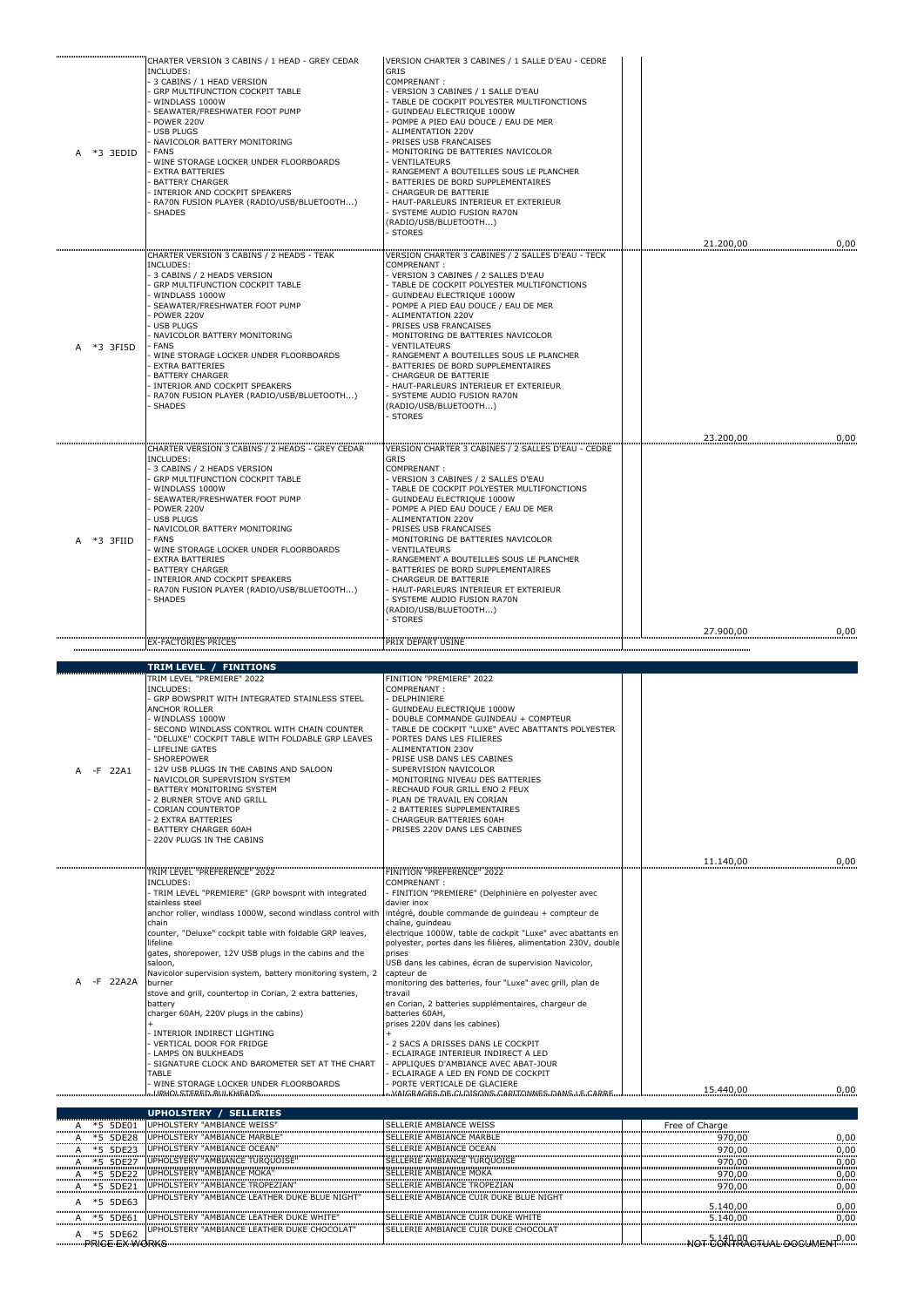|                 | <b>OPTIONS</b>                                                                                |                                                                                               |           |      |
|-----------------|-----------------------------------------------------------------------------------------------|-----------------------------------------------------------------------------------------------|-----------|------|
|                 | PERFORMANCE PACK - TAUPE                                                                      | PACK PERFORMANCE - TAUPE                                                                      |           |      |
|                 | INCLUDES:                                                                                     | COMPRENANT:                                                                                   |           |      |
|                 | DOWNWIND PACK                                                                                 | PACK DOWNWIND                                                                                 |           |      |
|                 | DYNEEMA HALYARDS AND SHEETS<br>PERFORMANCE TALL MAST                                          | GREEMENT COURANT DYNEEMA<br>MAT LONG PERFORMANCE                                              |           |      |
|                 | LAZY BAG COVER PERF TAUPE                                                                     | HOUSSE LAZY BAG PERFORMANCE TAUPE                                                             |           |      |
| -P A1B34        | PERFORMANCE MAINSAIL IN DCX GREY<br>PERFORMANCE GENOA IN DCX GREY                             | GRAND-VOILE PERFORMANCE DCX GRIS<br>GENOIS PERFORMANCE DCX GRIS                               |           |      |
|                 | PERFORMANCE DECO                                                                              | DECO COQUE PERFORMANCE                                                                        |           |      |
|                 | COMPOSITE STEERING WHEELS (2)<br>DYFORM STANDING RIGGING                                      | BARRES A ROUE COMPOSITE (2)<br>GREEMENT DORMANT DYFORM                                        |           |      |
|                 | HYDRAULIC TEXTILE ADJUSTABLE BACKSTAY<br>FLATDECK GENOA FURLER                                | PATARAS REGLABLE TEXTILE AVEC VERIN HYDRAULIQUE<br>ENROULEUR DE GENOIS FLATDECK               |           |      |
|                 |                                                                                               |                                                                                               |           |      |
|                 |                                                                                               |                                                                                               | 14.900,00 | 0,00 |
|                 | DOWNWIND PACK<br>INCLUDES:                                                                    | PACK DOWNWIND<br>COMPRENANT:                                                                  |           |      |
|                 | SPINNAKER HARDWARE                                                                            | GREEMENT DE SPI ASYMETRIQUE / CODE 0                                                          |           |      |
| -P A32          | RIGGING FOR ASYMMETRICAL SPINNAKER / CODE 0<br>ADDITIONAL COACHROOF WINCH & HANDLE            | ACCASTILLAGE SPI ASYMETRIQUE<br>MANIVELLE DE WINCH SUPPLEMENTAIRE                             |           |      |
|                 | WINDEX 15<br>Included in Performance pack                                                     | WINCH DE ROOF A TRIBORD<br><b>GIROUETTE WINDEX</b>                                            |           |      |
|                 |                                                                                               | Inclus dans le pack Performance                                                               |           |      |
|                 | <b>VOYAGER PACK - TAUPE</b>                                                                   | PACK VOYAGER - TAUPE                                                                          | 2.295,00  | 0,00 |
|                 | INCLUDES:<br>HIGH TRANSPARENCY SPRAYHOOD WITH LED LIGHTING                                    | COMPRENANT:<br>· CAPOTE DE ROOF HAUTE TRANSPARENCE AVEC LAMPES À                              |           |      |
|                 | TAUPE                                                                                         | LED - TAUPE                                                                                   |           |      |
| $-P$ $C14$<br>A | OUTBOARD ENGINE BRACKET<br>RELEASABLE FORESTAY + DECK FITTINGS                                | SUPPORT DE MOTEUR HORS BORD<br>ETAI LARGABLE + ACCASTILLAGE                                   |           |      |
|                 | SOLAR PANEL ON COACHROOF WITH CHARGING RELAY<br>SEAWATER / FRESHWATER FOOT PUMP IN THE GALLEY | PANNEAU SOLAIRE SUR ROOF AVEC RELAIS DE CHARGE<br>POMPE À PIED EAU DOUCE / EAU DE MER DANS LA |           |      |
|                 | STAINLESS STEEL DAVIT ARCH                                                                    | CUISINE                                                                                       |           |      |
|                 | Not compatible with the Performance pack                                                      | PORTIQUE GRAND VOYAGE<br>Incompatible avec le pack Performance                                | 14.850.00 | 0,00 |
|                 | ELECTRONIC PACK 2022 CRUISING                                                                 | PACK ELECTRONIQUE 2022 CRUISING                                                               |           |      |
|                 | INCLUDES:<br>1 RAYMARINE 170s MULTIFUNCTION DISPLAY                                           | COMPRENANT:<br>- 1 AFFICHEUR RAYMARINE i70s MULTIFONCTIONS                                    |           |      |
|                 | 1 DEPTH-SPEED SENSOR<br>1 MASTHEAD WIND SENSOR                                                | - 1 CAPTEUR LOCH-SONDEUR<br>- 1 GIROUETTE ET ANEMOMETRE                                       |           |      |
| -P R22A         | 1 RAYMARINE RAY63 VHF                                                                         | 1 VHF RAYMARINE RAY63                                                                         |           |      |
|                 | 1 RAYMARINE p70s AUTOPILOT + ACU400 CORE UNIT<br>AND GYROCOMPAS                               | - 1 PILOTE AUTOMATIQUE RAYMARINE p70s +<br>CALCULATEUR ACU400 +GYROCOMPAS                     |           |      |
|                 | 1 GPS RAYMARINE AXIOM+ 7 MULTIFUNCTION<br>TOUCHSCREEN DISPLAY WITH WIFI                       | - 1 GPS MULTIFONCTIONS TACTILE RAYMARINE AXIOM 7<br>WIFI                                      |           |      |
|                 | CARTOGRAPHY NAVIONICS SILVER                                                                  | CARTOGRAPHIE NAVIONICS SILVER                                                                 | 8.550,00  | 0,00 |
|                 | ELECTRONIC PACK 2022 OFFSHORE                                                                 | PACK ELECTRONIQUE 2022 OFFSHORE                                                               |           |      |
|                 | INCLUDES:<br>1 RAYMARINE 170s MULTIFUNCTION DISPLAY                                           | COMPRENANT:<br>- 1 AFFICHEUR RAYMARINE i70s MULTIFONCTIONS                                    |           |      |
|                 | 1 DEPTH-SPEED SENSOR<br>1 MASTHEAD WIND SENSOR                                                | 1 CAPTEUR LOCH-SONDEUR<br>- 1 GIROUETTE ET ANEMOMETRE                                         |           |      |
| -P R22B         | 1 RAYMARINE RAY73 VHF<br>1 RAYMARINE p70s AUTOPILOT + ACU400 CORE UNIT                        | - 1 VHF RAYMARINE RAY73<br>- 1 PILOTE AUTOMATIQUE RAYMARINE p70s +                            |           |      |
|                 | AND GYROCOMPAS                                                                                | CALCULATEUR ACU400 +GYROCOMPAS                                                                |           |      |
|                 | 1 GPS RAYMARINE AXIOM+ 9 MULTIFUNCTION<br>TOUCHSCREEN DISPLAY WITH WIFI                       | - 1 GPS MULTIFONCTIONS TACTILE RAYMARINE AXIOM+ 9<br>WIFI                                     |           |      |
|                 | NAVIONICS SILVER CARTOGRAPHY                                                                  | CARTOGRAPHIE NAVIONICS SILVER                                                                 | 10.660,00 | 0,00 |
|                 | ELECTRONIC PACK 2022 OCEAN<br>INCLUDES:                                                       | PACK ELECTRONIQUE 2022 OCEAN<br>COMPRENANT:                                                   |           |      |
|                 | - 1 RAYMARINE 170s MULTIFUNCTION DISPLAY<br>1 DEPTH-SPEED SENSOR                              | - 1 AFFICHEUR RAYMARINE i70s MULTIFONCTIONS<br>- 1 CAPTEUR LOCH-SONDEUR                       |           |      |
|                 | 1 MASTHEAD WIND SENSOR                                                                        | - 1 GIROUETTE ET ANEMOMETRE                                                                   |           |      |
| А<br>-P R22C    | 1 RAYMARINE RAY63 VHF<br>1 AIS 700 RAYMARINE TRANSCEIVER                                      | - 1 VHF RAYMARINE RAY63<br>1 TRANSPONDEUR RAYMARINE AIS 700                                   |           |      |
|                 | 1 RAYMARINE p70s AUTOPILOT + ACU400 CORE UNIT<br>AND GYROCOMPAS                               | 1 PILOTE AUTOMATIQUE RAYMARINE p70s +<br>CALCULATEUR ACU400 +GYROCOMPAS                       |           |      |
|                 | 1 GPS RAYMARINE AXIOMPRO 9                                                                    | - 1 GPS MULTIFONCTIONS TACTILE RAYMARINE AXIOMPRO                                             |           |      |
|                 | MULTIFUNCTTOUCHSCREEN DISPLAY WITH WIFI<br>1 RAYMARINE QUANTUM 2 RADAR DOPPLER                | 9 WIFI<br>1 RADAR DOPPLER RAYMARINE QUANTUM 2                                                 |           |      |
|                 | NAVIONICS + CARTOGRAPHY                                                                       | CARTOGRAPHIE NAVIONICS +                                                                      | 17.480,00 | 0,00 |
|                 | ENTERTAINMENT PACK - AUDIO<br>INCLUDES:                                                       | PACK ENTERTAINMENT AUDIO<br>COMPRENANT:                                                       |           |      |
| -P SRA<br>A     | RA70N FUSION PLAYER (RADIO/USB/BLUETOOTH)                                                     | HAUT-PARLEURS INTERIEUR ET EXTERIEUR                                                          |           |      |
|                 | SPEAKERS IN THE SALOON AND THE COCKPIT                                                        | SYSTEME AUDIO FUSION RA70N<br>(RADIO/USB/BLUETOOTH)                                           |           |      |
|                 | PRE RIGGING TV ENTERTAIN PACK                                                                 | PACK ENTERTAINMENT PREMONT TV                                                                 | 1.165,00  | 0,00 |
|                 | INCLUDES:<br>TV ANTENNA                                                                       | COMPRENANT:<br>ANTENNE TV                                                                     |           |      |
| -P SVV 0<br>A   | INDOOR AND OUTDOOR LOUDSPEAKER                                                                | HAUT-PARLEURS INTERIEURS                                                                      |           |      |
|                 | PREFIT TV FUS APOLLO SALOON 22<br>AUDIO SYSTEM BLUETOOTH USB                                  | PREMONTAGE TV FUSION CARRE 220V<br>SYSTEME AUDIO BLUETOOTH USB                                |           |      |
|                 |                                                                                               |                                                                                               | 3.000,00  | 0,00 |
|                 | <b>UNNING RIGGING</b>                                                                         |                                                                                               |           |      |
| A AC D20        | SELF-TACKING JIB HARDWARE<br>Not compatible with Performance pack                             | ACCASTILLAGE FOC AUTOVIREUR<br>Incompatible avec le pack Performance                          |           |      |
|                 |                                                                                               |                                                                                               | 1.265,00  | 0,00 |
|                 | IAST - BOOM - <u>POLE</u><br>FURLING MAST WITH DACRON MAINSAIL                                | MAT ENROULEUR AVEC GV DACRON                                                                  |           |      |
| A AM B02        | Replaces standard mast and mainsail                                                           | Remplace le mât et la grand-voile standard                                                    |           |      |
|                 | www.www.www.www.www.ww                                                                        |                                                                                               | 1.155,00  | 0,00 |
|                 | ELECTRIC PRIMARY WINCHES                                                                      | WINCHS PRIMAIRES ELECTRIQUES                                                                  |           |      |
| A AU W11        | ELECTRIC WINCH ON COACHROOF (PORT SIDE)                                                       | WINCH DE ROOF ELECTRIQUE A BABORD                                                             | 7.590,00  | 0,00 |
| AU W71<br>A     |                                                                                               |                                                                                               | 3.390,00  | 0,00 |
|                 | SATIS<br>SELF TACKING JIB                                                                     | FOC AUTOVIREUR                                                                                |           |      |
|                 | Replaces standard Dacron genoa                                                                | Remplace le génois Dacron standard                                                            |           |      |
| A AV H02        | Requires rigging for self tacking jib<br>Not compatible with Performance pack                 | Nécessite l'accastillage de foc autovireur<br>Incompatible avec le pack Performance           |           |      |
|                 |                                                                                               |                                                                                               | 220,00    | 0,00 |
|                 | CODE 0 SAIL (X-GRID MYLAR-ARAMID) ON FURLER<br>Requires a trim level and Downwind pack        | VOILE CODE 0 (X-GRID MYLAR-ARAMID) + EMMAGASINEUR<br><b>MAT STD</b>                           |           |      |
| A AV H21MC      |                                                                                               | Necessite une finition et le pack Downwind                                                    | 3.960,00  | 0,00 |
|                 |                                                                                               |                                                                                               |           |      |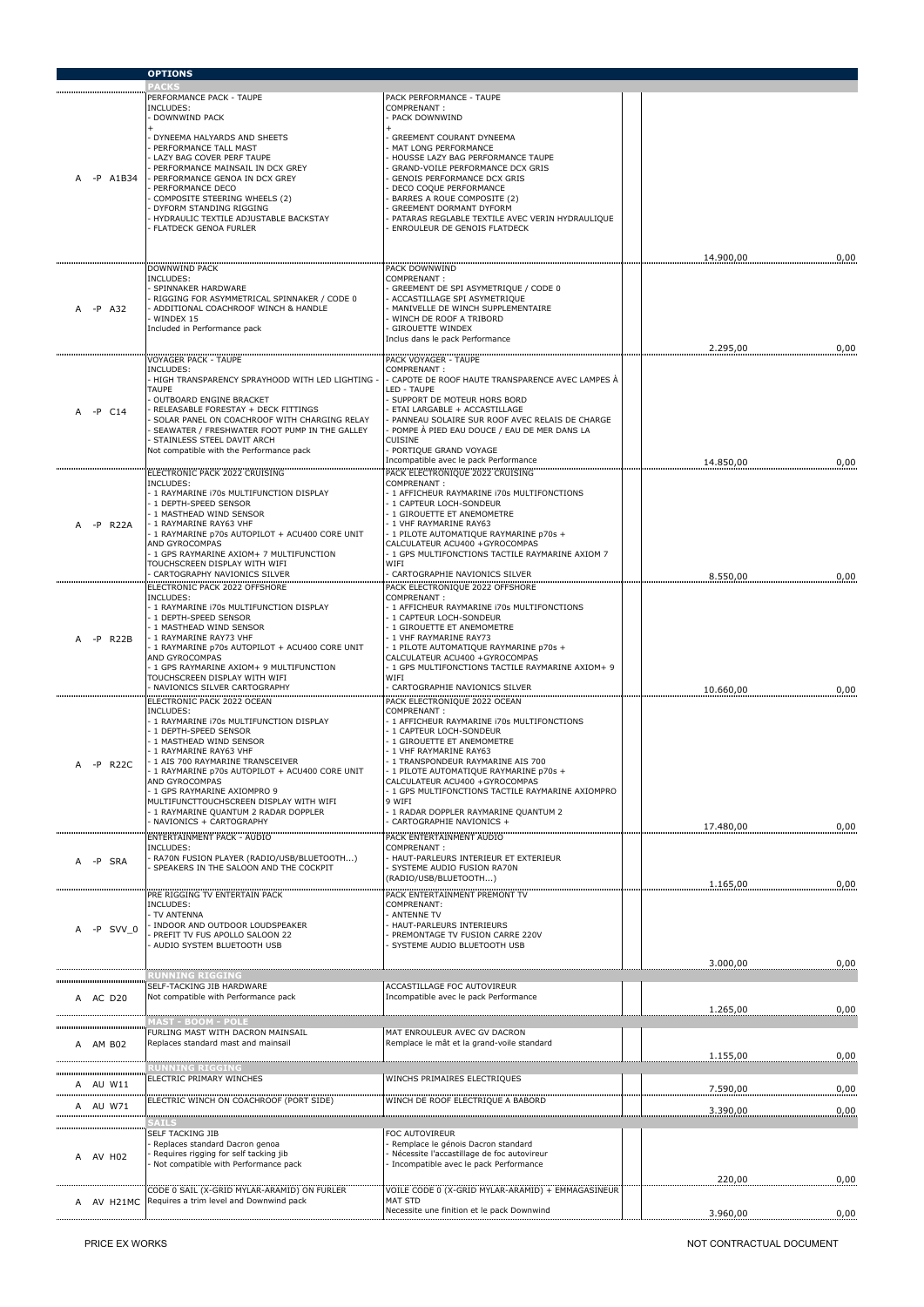| A AV H21ML                 | CODE 0 SAIL (X-GRID MYLAR-ARAMID) ON FURLER PERF<br>MAST                                                        | VOILE CODE 0 (X-GRID MYLAR-ARAMID) + EMMAGASINEUR<br>MAT PERF                                                              |                                                 |      |
|----------------------------|-----------------------------------------------------------------------------------------------------------------|----------------------------------------------------------------------------------------------------------------------------|-------------------------------------------------|------|
|                            | Requires the Performance pack                                                                                   | Nécessite le pack Performance                                                                                              | 5.460,00                                        | 0,00 |
| EX<br><b>BA M04</b>        | OORING AND ANCHOR LINES<br><b>MOORING KIT</b>                                                                   | KIT AMARRAGE                                                                                                               |                                                 |      |
| $P_{EX}$                   | <b>ANCHORING KIT</b>                                                                                            | KIT MOUILLAGE                                                                                                              | 496,00                                          | 0,00 |
| <b>BA M13</b><br>Р.        | DECORATION                                                                                                      |                                                                                                                            | 900,00                                          | 0,00 |
| A BD A10                   | VINYL HULL WRAP                                                                                                 | DECO COQUE TOTAL COVERING                                                                                                  | 10.630,00                                       | 0,00 |
|                            |                                                                                                                 |                                                                                                                            |                                                 |      |
| A BE C0534                 | HIGH TRANSPARENCY SPRAYHOOD WITH LED<br>TAUPE                                                                   | CAPOTE DE ROOF HAUTE TRANSPARENCE AVEC LAMPES A<br>ED - TAUPE                                                              | 3.200,00                                        | 0,00 |
| BE H0334<br>P              | STEERING WHEEL COVERS - TAUPE                                                                                   | HOUSSES DE BARRES A ROUE - TAUPE                                                                                           | 450,00                                          | 0,00 |
| EX<br>BE H0434             | COCKPIT TABLE COVER - TAUPE                                                                                     | HOUSSE DE TABLE DE COCKPIT - TAUPE                                                                                         | 410,00                                          | 0,00 |
| A BE I0134                 | BIMINI WITH CANVAS CONNECTING TO THE SPRAYHOOD<br>TAUPE                                                         | BIMINI DE COCKPIT AVEC TOILE DE LIAISON A LA CAPOTE<br>TAUPE                                                               | 2.500,00                                        | 0,00 |
| A BE I1034                 | COCKPIT FULL-ENCLOSURE CANVAS - TAUPE<br>Requires the sprayhood and bimini                                      | TOILE PERIPHERIQUE DE FERMETURE DU COCKPIT - TAUPE<br>Nécessite l'option capote de roof et bimini                          | 2.165,00                                        | 0,00 |
| BE P23<br>Α                | ELECTRIC DRIVE FOR TRANSOM PLATFORM<br>FOLDING COCKPIT TABLE WITH WOODEN LEAVES                                 | RELEVAGE DE JUPE ARRIERE MECANISE<br>TABLE DE COCKPIT AVEC ABATTANTS BOIS                                                  | 2.555,00                                        | 0,00 |
| A BE T04                   | Note: the cockpit table is supplied without protective cover                                                    | Attention : la table est fournie sans housse de protection                                                                 |                                                 |      |
|                            | <b>EXTERIOR CUSHIONS</b>                                                                                        |                                                                                                                            | 1.170,00                                        | 0,00 |
| BS C051I<br>A.             | COCKPIT CUSHIONS - CARBON BEIGE                                                                                 | COUSSINS DE COCKPIT - CARBON BEIGE                                                                                         | 2.660,00                                        | 0,00 |
| A DO A08                   | COMPOSITE STEERING WHEELS (2)                                                                                   | BARRES A ROUE COMPOSITE (2)                                                                                                | 1.780,00                                        | 0,00 |
| A DO P24                   | RETRACTABLE BOW THRUSTER                                                                                        | PROPULSEUR ETRAVE RETRACTABLE                                                                                              |                                                 |      |
|                            | <b>EXTERIOR WATER CIRCUIT</b>                                                                                   |                                                                                                                            | 11.300,00                                       | 0,00 |
| A EE B05                   | DOCK WATER INLET<br><u>INTERIOR WATER CIRCUIT</u>                                                               | PRISE EAU DOUCE DE QUAI                                                                                                    | 545,00                                          | 0,00 |
| EI KO1I<br>A               | SINK-DRESSING IN CABIN - PORT FORWARD<br>Not compatible with option storage cabinet-dressing in port<br>forward | LAVABO-DRESSING DANS LA CABINE - AVANT BABORD<br>Incompatible avec l'option meuble de rangement-dressing<br>dans la cabine |                                                 |      |
|                            | cabin                                                                                                           | avant bâbord                                                                                                               | 3.105,00                                        | 0,00 |
| A FA VGD                   | GENERATOR 6.4 KW 230V 50HZ - WITH COCOON<br>PRE-FITTING GENERATOR 6,4KA 230V50HZ                                | GENERATEUR 6.4 KW 230V 50HZ - AVEC COCON<br>PRE-DISPO GENER 6,4KA 230V50HZ                                                 | 21.120,00                                       | 0,00 |
| FA VGDP<br>A               | <b>IOUSEHOLD APPLIANCES</b>                                                                                     |                                                                                                                            | 5.490,00                                        | 0,00 |
| A IA A01                   | 12V REFRIGERATOR UNIT IN COCKPIT TABLE                                                                          | UNITE REFRIGERANTE 12V DANS TABLE DE COCKPIT                                                                               | 1.305,00                                        | 0,00 |
|                            | ADDITIONAL 75L FRIDGE IN THE WORKSHOP<br>Only in 2 cabins version                                               | REFRIGERATEUR SUPPLEMENTAIRE 75L DANS LE<br>WORKSHOP                                                                       |                                                 |      |
| A IA A15                   | Not compatible with combined washer-dryer<br>Not compatible with freezer 12V                                    | Uniquement en version 2 cabines<br>Incompatible avec l'option lave-linge séchant                                           |                                                 |      |
|                            |                                                                                                                 | Incompatible avec l'option freezer 12V                                                                                     | 2.620,00                                        | 0,00 |
|                            | ADDITIONAL FREEZER 12V IN THE WORKSHOP<br>Only in 2 cabins version                                              | FREEZER SUPPLEMENTAIRE 12V DANS LE WORKSHOP<br>Uniquement en version 2 cabines                                             |                                                 |      |
| A IA B05                   | Not compatible with combined washer-dryer<br>Not compatible with extra fridge option                            | Incompatible avec l'option lave-linge séchant<br>Incompatible avec l'option réfrigérateur supplémentaire                   |                                                 |      |
|                            |                                                                                                                 |                                                                                                                            | 3.050,00                                        | 0,00 |
| A IA F03I                  | 230V MICROWAVE<br>COMBINED WASHER / DRYER MACHINE                                                               | FOUR MICRO-ONDES 230V<br>LAVE-LINGE SECHANT                                                                                | 780,00                                          | 0,00 |
| A IA L03                   | Only in 2 cabins version<br>Not compatible with additional fridge                                               | Uniquement en version 2 cabines<br>Incompatible avec l'option réfrigérateur supplémentaire                                 |                                                 |      |
|                            |                                                                                                                 |                                                                                                                            | 2.915,00                                        | 0,00 |
|                            | <b>IEATING AND AIR CONDITIONNING SYSTEMS</b><br>AIR CONDITIONING SYSTEM 230V + GENERATOR LINK                   | ENSEMBLE CLIMATISATION 230V + LIAISON GROUPE                                                                               |                                                 |      |
| IC DBBGI                   | Not compatible with heater option                                                                               | <b>ELECTROGENE</b>                                                                                                         |                                                 |      |
|                            | AIR CONDITIONING SYSTEM 230V 50H                                                                                | Incompatible avec l'option chauffage<br><b>ENSEMBLE CLIMATISATION 230V 50H</b>                                             | 13.640,00                                       | 0,00 |
| A IC DB0GI                 | Not compatible with heater option<br>Only with shore power 220V                                                 | - Incompatible avec l'option chauffage<br>Fonctionne seulement sur prise de quai 220V                                      |                                                 |      |
|                            |                                                                                                                 |                                                                                                                            | 12.340,00                                       | 0,00 |
| A IC HDAG0                 | DIESEL FORCED AIR HEATING<br>Not compatible with the air conditioning                                           | CHAUFFAGE FUEL AIR PULSE<br>Incompatible avec l'option climatisation                                                       |                                                 |      |
|                            | <b>INTERIOR EOUIPMENT</b>                                                                                       |                                                                                                                            | 4.820,00                                        | 0,00 |
|                            | CROCKERY AND CUTLERY KIT IN BAMBOO FOR 4 PEOPLE<br>INCLUDES:                                                    | KIT VAISSELLE EN BAMBOU POUR 4 PERSONNES<br>COMPRENANT:                                                                    |                                                 |      |
|                            | BAMBOO DINNER PLATE (X4)<br>BAMBOO SIDE PLATE (X4)                                                              | - ASSIETTE PLATE EN BAMBOU (X4)<br>ASSIETTE A DESSERT EN BAMBOU (X4)                                                       |                                                 |      |
|                            | BAMBOO PASTA/SALAD BOWL (X4)<br>BAMBOO LARGE BOWL (X4)                                                          | ASSIETTE A SALADE/PATES EN BAMBOU (X4)<br>BOL EN BAMBOU (X4)                                                               |                                                 |      |
|                            | BAMBOO SALAD BOWL (X1)<br>STEEL CUTLERY KIT (1 FORK, 1 KNIFE, 1 LARGE SPOON, 1                                  | SALADIER EN BAMBOU (X1)<br>KIT COUVERTS EN ACIER (1 FOURCHETTE, 1 COUTEAU, 1                                               |                                                 |      |
| II A13D1<br>A              | <b>DESSERT</b><br>SPOON) (X4)                                                                                   | <b>GRANDE CUILLERE,</b><br>1 CUILLERE A DESSERT) (X4)                                                                      |                                                 |      |
|                            | WINE GLASS (X6)<br>WATER CUP (X6)                                                                               | VERRE A VIN (X6)<br>GOBELET A EAU (X6)                                                                                     |                                                 |      |
|                            | TRANSPORTABLE BAMBOO COFFEE CUP (X6)<br>CUSTOMISED UNICA TERRA BAMBOO TABLEWARE NOT                             | GOBELET A CAFE EN BAMBOU, TRANSPORTABLE (X6)<br>VAISSELLE PERSONNALISEE EN BAMBOU DE MARQUE                                |                                                 |      |
|                            | SUITABLE FOR USE IN A                                                                                           | UNICA TERRA NON ADAPTEE A                                                                                                  |                                                 |      |
|                            | TRADITIONAL OVEN, MICROWAVE OR BAIN-MARIE.                                                                      | L'USAGE DU FOUR TRADITIONNEL, DU MICRO-ONDES OU<br>DU BAIN-MARIE.                                                          | 580,00                                          | 0,00 |
| A II MOA5                  | STORAGE CABINET-DRESSING IN CABIN - PORT FORWARD<br>Not compatible with option sink-dressing in port forward    | MEUBLE DE RANGEMENT-DRESSING DANS LA CABINE -<br><b>AVANT BABORD</b>                                                       |                                                 |      |
|                            | cabin<br>MATTRESS BATTENS IN FORWARD OWNER'S CABIN                                                              | Incompatible avec l'option lavabo-dressing dans la cabine<br>SOMMIER A LATTES DANS LA CABINE AVANT                         | 2.760,00                                        | 0,00 |
| A II S0015                 | FOLDING SALOON TABLE "LUXE" WITH TELESCOPICS LEGS                                                               | PROPRIETAIRE<br>TABLE DE CARRE REPLIABLE "LUXE" AVEC PIEDS                                                                 | 264,00                                          | 0,00 |
| A II T065                  | Incompatible with lifting keel version                                                                          | <b>TELESCOPIQUES</b><br>Incompatible avec la version quille relevable                                                      | 2.450,00                                        | 0,00 |
|                            | FOLDING SALOON TABLE "LUXE" WITH FIXED LEGS                                                                     | TABLE DE CARRE REPLIABLE "LUXE" AVEC PIEDS FIXES                                                                           |                                                 |      |
| A II T165                  | Incompatible with lifting keel version                                                                          | Incompatible avec la version quille relevable                                                                              | 1.560,00                                        | 0,00 |
|                            | <b>TOILETS</b><br>ELECTRIC TOILET QUIET FLUSH / SEAWATER - PORT                                                 | WC ELECTRIQUE QUIET FLUSH SUR EAU DE MER - AVANT                                                                           |                                                 |      |
| IT LA01                    | FORWARD<br>ELECTRIC TOILET QUIET FLUSH / SEAWATER - AFT                                                         | <b>BABORD</b><br>WC ELECTRIQUE QUIET FLUSH SUR EAU DE MER - ARRIERE                                                        | 915,00                                          | 0,00 |
| IT LA06<br>Α<br>PRICE EX W | <b>STARBOARD</b>                                                                                                | TRIBORD                                                                                                                    | <u>NOT CAIFFRACTUAL DOCUMENT<sup>0,00</sup></u> |      |